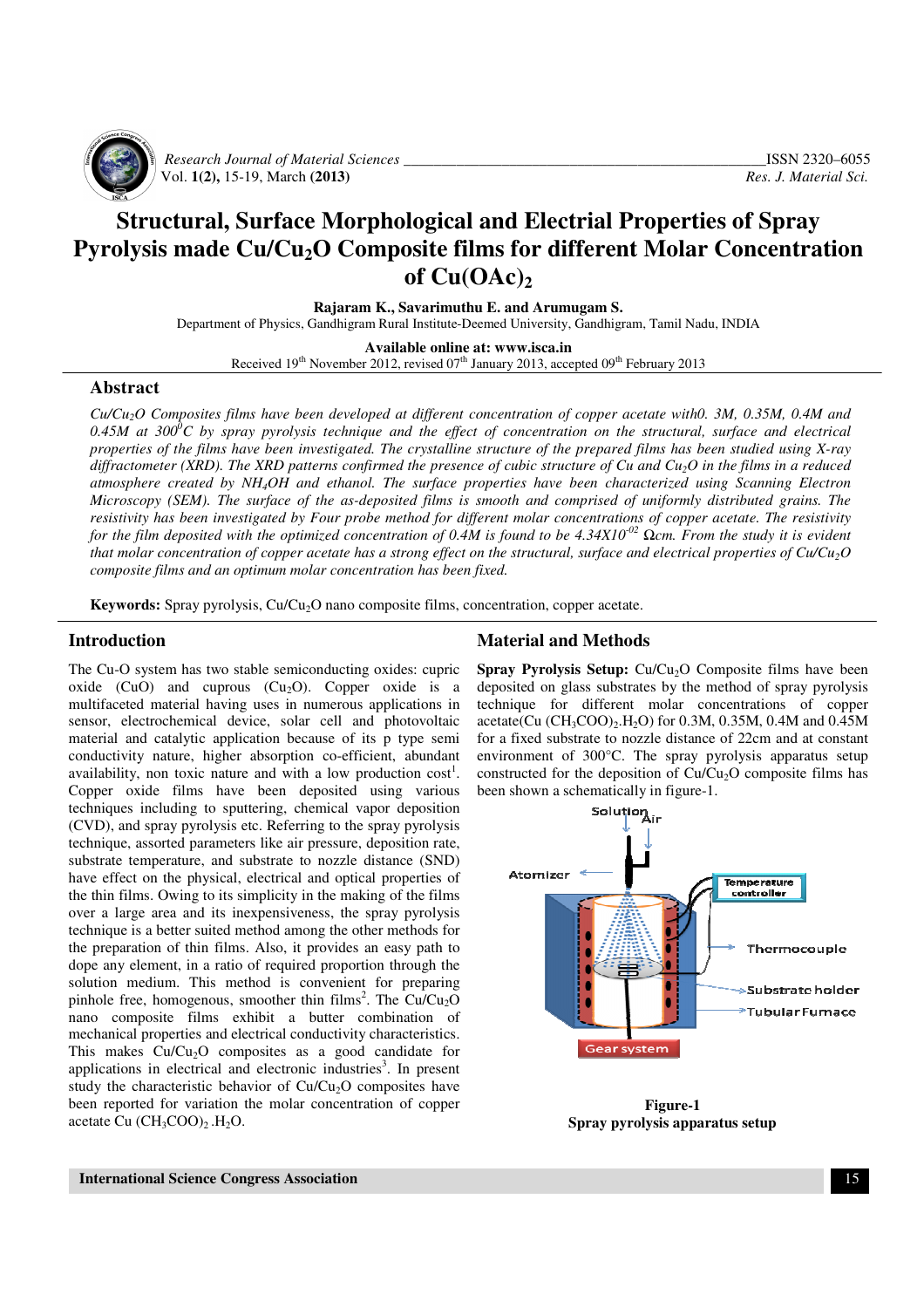| Research Journal of Material Sciences | ISSN 2320-6055        |
|---------------------------------------|-----------------------|
| Vol. 1(2), 15-19, March (2013)        | Res. J. Material Sci. |

The main parts of the system setup are i. an atomizer or nebulizer that converts the spray solution to fine droplets and ii. a furnace / reaction chamber for producing pyrolytic action. A similar design has been used by vasu et. $al<sup>4</sup>$ . A tubular vertical cylindrical furnace of diameter 10cm and length of 27.5cm has been fabricated and used as the reaction chamber. With an on build heating coil arrangement powered by AC voltage, a maximum temperature of  $600^{\circ}$ C has been attained over a uniform cylindrical zone depth of 15cm inside the furnace cavity. A stainless steel plate of diameter 9cm and of thickness 0.7cm has been mounted in the uniform zone of the furnace to serve as the substrate holder. The substrate temperature has been measured using a chromal – alumel thermocouple (placed just below the substrate holder). The temperature of the furnace has been maintained and controlled by a Mars DTC- 203 temperature controller with a temperature sensitivity of 1°C. The spraying of the solution has been carried out using a specially designed atomizer made of glass material. The flow of solution through the tube has been controlled by the stop cock of the burette connected to the inner glass tube of the atomizer which in effect controls the flow of solution through the nozzle.

**Solution preparation method:** The spray solution of various molar concentrations has been prepared by dissolving copper acetate (analytical grade 99.9% purity) in a 100ml solvent mixture of ethanol and ammonium hydroxide taken by the volume ratio of 1:1. Initial trials have been made when ethanol and ammonium hydroxide alone was used for preparing the spray solution but no film formation was observed on the substrate. Hyun suk jung et.al have shown that an addition of diethanolamine (DEA) to the spray solution has enhanced the stability of the films<sup>5</sup>. The amount of DEA in the precursor solution has been progressively increased from 1ml and it was found that well adherent stable films could be obtained when 5ml of the DEA has been added to the solution. The solution has been stirred for 15 minutes at room temperature using a magnetic stirrer. An air pressure of 2 kg/cm<sup>2</sup>, a solution flow rate of 5 ml/min and a spray time of 3 minutes have been used for the preparation of  $Cu/Cu<sub>2</sub>O$  films.

**Charactrization Techniques:** The structural characteristics of the films have been analyzed with RIGAKU ULTIMA III X-ray diffractometer. The electrical properties of the films have been studied using Four Probe instrument. The study of surface morphology has been carried out using VEGA3 TESCAN scanning electron microscope.

#### **Results and Discussion**

**Structural Analysis:** Figure-2 indicates the XRD patterns for the films deposited with a copper acetate molar Concentration of 0.3M, 0.35M, 0.4M 0.45M mentioned as a,b,c and d respectively. Copper acetate with 0.3M (curve a) gives rise to three peaks of Cu<sub>2</sub>O at 2 $\theta$  equal to 36.16°, 61.12° and 73.68° corresponding to the reflections from (111), (222) and (311) planes respectively. This reveals that  $Cu<sub>2</sub>O$  is of Cubic structure and in addition also it gives rise to another two peaks of Cu at 2θ equal to 43.3° and 50.3° which corresponds to the reflections from (111) and (200) planes. When the molar concentration increased to  $0.35M$  Cu<sub>2</sub>O and the peaks corresponding to  $(111)$ , (222) and (311) orientations (curve b) the copper peaks corresponding to (111) and (200) orientations got enhanced. When the molar concentration of copper acetate is increased to  $0.4M$  Cu<sub>2</sub>O peaks corresponding to  $(222)$  orientation is disappears however the intensity of  $Cu<sub>2</sub>O$  (111) orientations fall. The intensity of  $(311)$  Cu<sub>2</sub>O orientation as well as the copper peaks corresponding to (111) and (200) orientation got enhanced.

XRD analysis of figure-2 confirms that Cu  $/$  Cu<sub>2</sub>O composite have been found to be present in the films prepared for the molar concentration of copper acetate of 0.3M and 0.4M. When the molar concentration is increased to 0.45M, the Cu peaks corresponding to (111) and (200) orientation and (311) peaks of  $Cu<sub>2</sub>O$  are found to be disappearing. A new peak was found to be appearing at 2θ equal to 38.6° and this corresponds to the reflection from  $(111)$  orientation of CuO, however the Cu<sub>2</sub>O (111) peak got an enhancement. Oxygen from the supplied air and the copper acetate provided the necessary oxidization atmosphere in the hot zone.  $NH<sub>3</sub>$  and ethanol decomposition provided the necessary reducing atmosphere in the hot zone<sup>6, 7</sup>. For the spray solution with low molar concentration of 0.3M, the net heat absorbed by the droplet may not be sufficient enough to vaporize the entire droplet, due to fast travel of droplet to the substrate, as a result the precipitation and sublimation has taken place on the substrate. So the reaction appears to be of homogeneous one $8$  and the film had low crystallinity (curve a).

When the molar concentration of copper acetate is augmented to 0.35M, the intensities of the peaks of  $Cu<sub>2</sub>O$  and Cu got enhanced (curve b) which indicates that the crystallinity of crystallites has been improved. The mere existence of crystallinity implies that oxidation and reduced atmosphere appear to have enhanced because of more oxygen got supplied from copper acetate and also by the decomposition of  $NH<sub>3</sub>$  and ethanol in the hot zone<sup>6,7</sup>. At this  $0.35M$  concentration might have a reaction transition from homogenous type to heterogeneous type.

Referring to curve c for molar concentration of 0.4M the entire droplet would have evaporated in the hot space above the substrate prior to reaching the surface of the substrate. The aerosol particles precipitate as an amorphous salt and then sublime immediately prior to reach the substrate. The vapor transport to the substrate surface would have resulted in subsequent decomposition/oxidation/reduction which may be a true CVD process. The  $Cu/Cu<sub>2</sub>O$  composite film with best characteristics has been obtained at this 0.4M spray solution concentration<sup>8</sup>. The increase in molar concentration of copper acetate from 0.35M to 0.4M is found to have the optimum time required for precipitation and sublimation.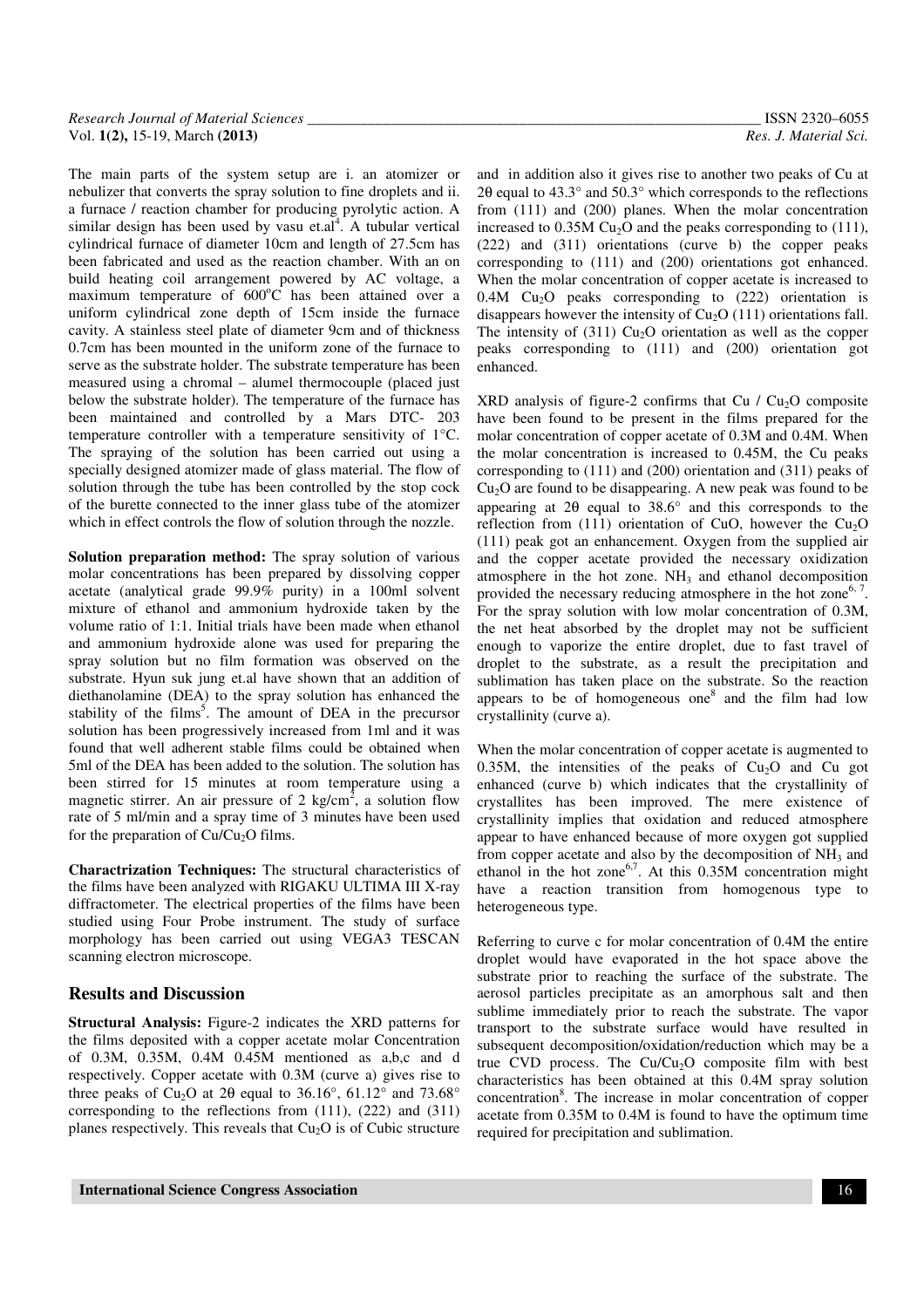

**Figure-2 XRD Pattern of Cu/Cu2O films prepared at Molar Concentration a) 0.3M, (b) 0.35M, (c) 0.4M and (d) 0.45M of Copper acetate.** 



**Figure-3 Variation of resistivity of the Cu/Cu2O films with respect to concentration of Copper acetate**

 **International Science Congress Association** 17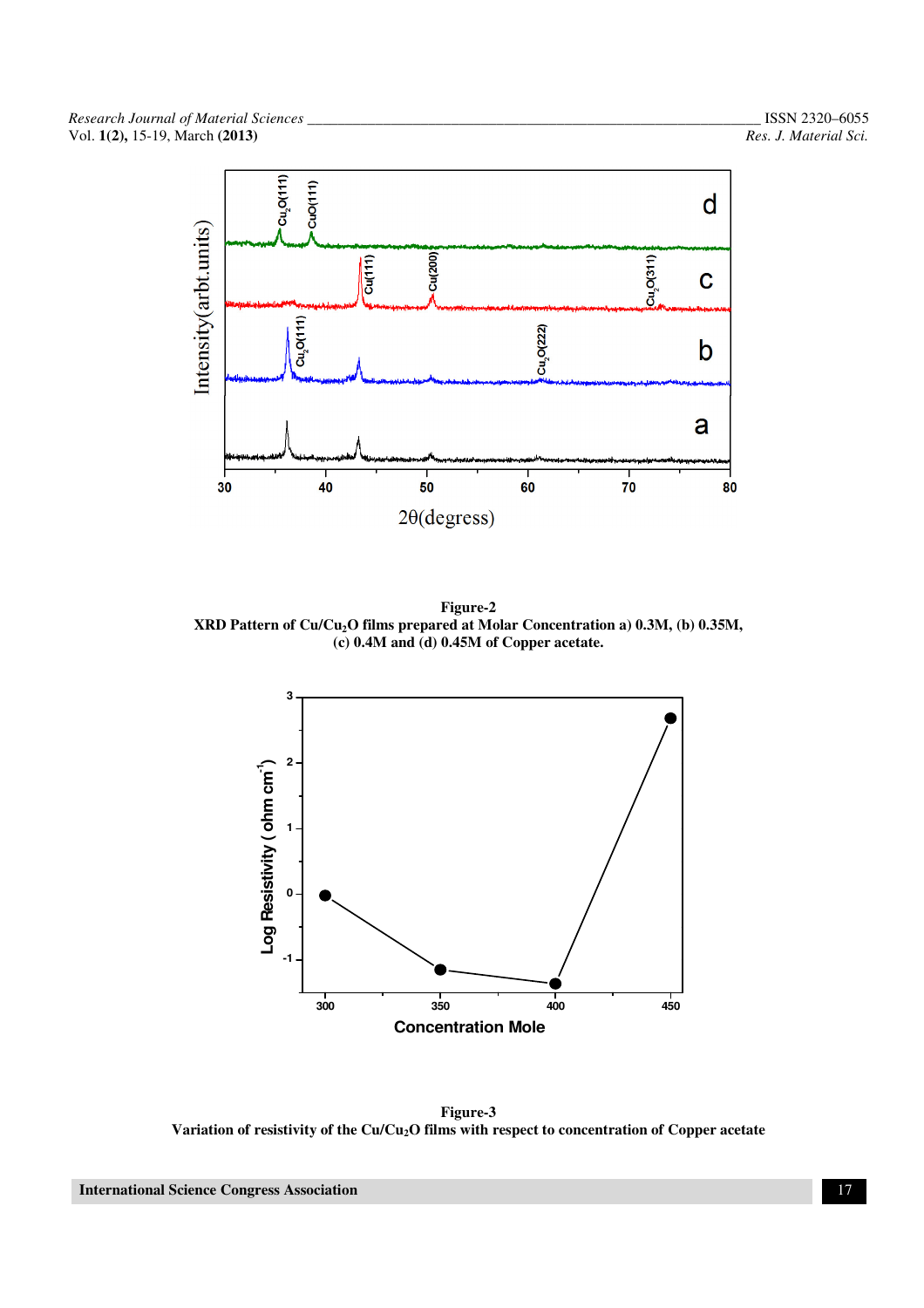

#### **Figure-4 SEM images of Cu/Cu2O films of molar concentration a) 0.3M, (b) 0.35M, (c) 0.4M and (d) 0.45M of Copper acetate.**

When the spray solution concentration has been enhanced to 0.45M (curve d) the prepared film appeared to have only  $Cu<sub>2</sub>O$ and CuO with poor crystallinity. Poor crystallinity could be attributed to the shortening of the entrainment column length and this would have reduced time available for evaporation, precipitation, and/or sublimation<sup>8</sup>. The droplet would have been evaporated only after reaching the surface of the substrate. Initially the sprayed aerosol particles splash onto the surface of the substrate, followed by precipitation as an amorphous salt and subsequent decomposition/oxidation/reduction. The reaction appeared to be homogeneous again, and also resulted with fogging of the films and this in turn results in relatively poor crystalinity and electrical characteristics (reported in section  $3.2)^{4,9}$ .

**Electrical properties:** The resistivities of Cu/Cu<sub>2</sub>O composite films have been measured by Four probe method. The resistivity of  $Cu/Cu<sub>2</sub>O$  composite films have been found as a function of different molar concentrations of copper acetate of 0.3M, 0.35M, 0.4M and 0.45M and has been reported in figure-3.

Figure 3 shows that the resistivity deceases when the concentration increase from 0.3M. Resistivity reaches its minimum value of  $4.34X10^{-02}$  Ωcm for a concentration of 0.4M and these characteristics depreciate on further increase in the concentration. The XRD results also indicate the same trend. The butter electrical characteristics of the film with increase in concentration up to 0.4M may be attributable to the improvement in the crystallinity of the  $Cu/Cu<sub>2</sub>O$  crystallites while the deterioration in the electrical characteristics of the films beyond a concentration of 0.4M may be attributable to the decrease in crystallinity of crystallites.

Figueiredo et al. $^{10}$  has reported that the resistivity of the pure copper film is  $3.51 \times 10^{-6} \Omega$  cm, while that of Cu<sub>2</sub>O film is 108  $\Omega$ cm. The resistivity of the films prepared for the present study with different copper acetate concentration from 0.3M to 0.35M is found to be varying from of  $10^{-1}$  to  $10^{-2}$  Q cm, which clearly indicates that the films have electrical properties lying in between the values reported by Figueiredo et.al and the films are composed of pure Cu and  $Cu<sub>2</sub>O$  composite films. The XRD studies (section 3.1) also reveals the same quality of the film. From figure 3 it is further confirmed that the films have a minimum resistivity at a concentration of 0.4M and this concentration is found to be an optimum for preparing  $Cu/Cu<sub>2</sub>O$ composite films.

**Scanning electron microscopy analysis:** As in figure 4 shows the SEM images of  $Cu/Cu<sub>2</sub>O$  composite films for different molar concentrations 0.3M,0.35M,0.4M and 0.45M of copper acetate and are represented as a, b, c and d. The deposited films are found to be smooth and well packed with tiny grains.

From the morphology of the films it is seen that there are no cracks, which indicate that the films are well adherent on the substrates. The grains are clearly visible for the film prepared